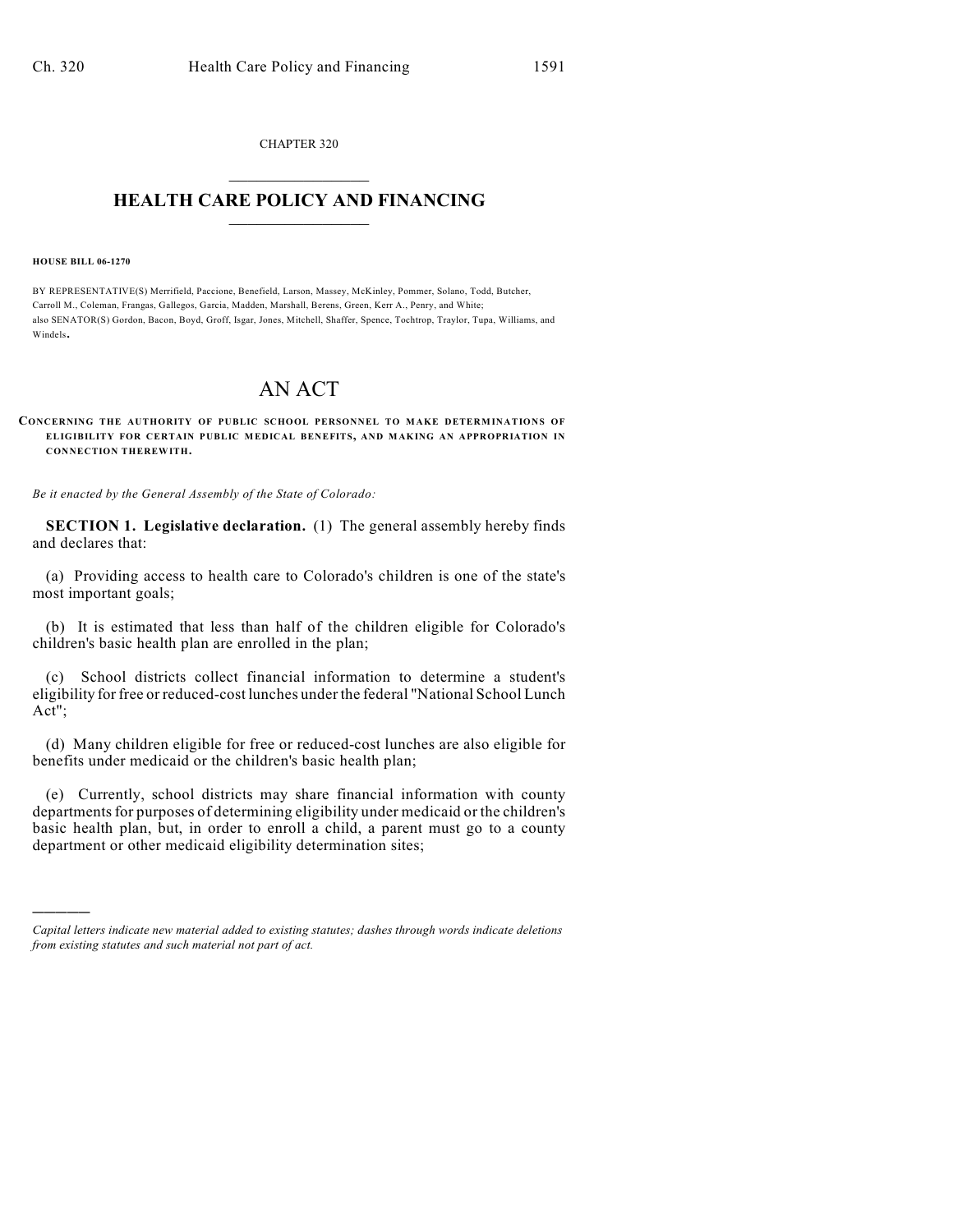(f) Authorizing qualified personnel to make eligibility determinations for and to enroll students in medicaid or the children's basic health plan at the same time that eligibility for free or reduced-cost lunches is determined would increase enrollment of children in medicaid and the children's basic health plan.

(2) It is the intent of the general assembly to increase participation of children in public health benefits by making it easier for parents to enroll their children in the programs.

**SECTION 2.** 26-4-106 (1), Colorado Revised Statutes, is amended BY THE ADDITION OF A NEW PARAGRAPH to read:

**26-4-106. Application - verification of eligibility - demonstration project rules - repeal.** (1) (b.5) (I) THERE IS HEREBY ESTABLISHED A DEMONSTRATION PROJECT IN THE STATE DEPARTMENT TO AUTHORIZE QUALIFIED PERSONNEL TO MAKE ELIGIBILITY DETERMINATIONS FOR MEDICAL BENEFITS UNDER THE STATE MEDICAL ASSISTANCE PROGRAM AND THE CHILDREN'S BASIC HEALTH PLAN FOR STUDENTS ENROLLED IN A PUBLIC SCHOOL. FOR THE 2007-08 SCHOOL YEAR, THE EXECUTIVE DIRECTOR, AFTER RECEIVING RECOMMENDATIONS OF THE ADVISORY COMMITTEE ESTABLISHED PURSUANT TO SUBPARAGRAPH (II) OF THIS PARAGRAPH (b.5), SHALL SELECT NOT FEWER THAN THREE SCHOOL DISTRICTS IN BOTH RURAL AND URBAN AREAS TO PARTICIPATE IN THE DEMONSTRATION PROJECT.

(II) ON OR BEFORE SEPTEMBER 1, 2006, THE EXECUTIVE DIRECTOR SHALL CONVENE AN ADVISORY COMMITTEE, REFERRED TO IN THIS PARAGRAPH (b.5) AS THE "ADVISORY COMMITTEE", COMPOSED OF, BUT NOT LIMITED TO, A REPRESENTATIVE FROM EACH OF THE FOLLOWING: THE DEPARTMENT OF EDUCATION, THE STATE DEPARTMENT, THE DEPARTMENT OF PUBLIC HEALTH AND ENVIRONMENT, A STATEWIDE ASSOCIATION OF SCHOOL BOARDS, A STATEWIDE ASSOCIATION OF SCHOOL EXECUTIVES, A STATEWIDE ASSOCIATION REPRESENTING PEDIATRICIANS, AND A HEALTH CARE ADVOCACY GROUP AND A PARENT OF A CHILD RECEIVING SERVICES UNDER THE CHILDREN'S BASIC HEALTH PLAN. MEMBERS OF THE ADVISORY COMMITTEE SHALL NOT BE COMPENSATED FOR SERVICE ON THE COMMITTEE OR REIMBURSED FOR THEIR EXPENSES ASSOCIATED WITH THE COMMITTEE. THE ADVISORY COMMITTEE SHALL:

(A) DEVELOP A MODEL APPLICATION FORM PURSUANT TO SUBPARAGRAPH (III) OF THIS PARAGRAPH (b.5);

(B) ESTABLISH CRITERIA FOR THE SELECTION OF SCHOOL DISTRICTS TO PARTICIPATE IN THE DEMONSTRATION PROJECT, INCLUDING BUT NOT LIMITED TO A REQUIREMENT THAT DISTRICTS HAVE RECEIVED THE APPROVAL OF ANY AFFECTED COUNTIES FOR PARTICIPATION IN THE DEMONSTRATION PROJECT, DISTRICTS IN BOTH RURAL AND URBAN AREAS, DISTRICTS WITH A HIGH PERCENTAGE OF STUDENTS ELIGIBLE FOR FREE OR REDUCED-COST LUNCHES, SCHOOL DISTRICTS IN GEOGRAPHIC AREAS WITH HEALTH CARE PROVIDER NETWORKS OR FEDERALLY QUALIFIED HEALTH CENTERS, AS DEFINED IN THE FEDERAL "SOCIAL SECURITY ACT", THAT CAN HANDLE ADDITIONAL CHILDREN, AND SCHOOL DISTRICTS WITH THE TECHNOLOGICAL EQUIPMENT TO HANDLE THE ELIGIBILITY DETERMINATIONS;

(C) SOLICIT PROPOSALS FOR PARTICIPATION IN THE DEMONSTRATION PROJECT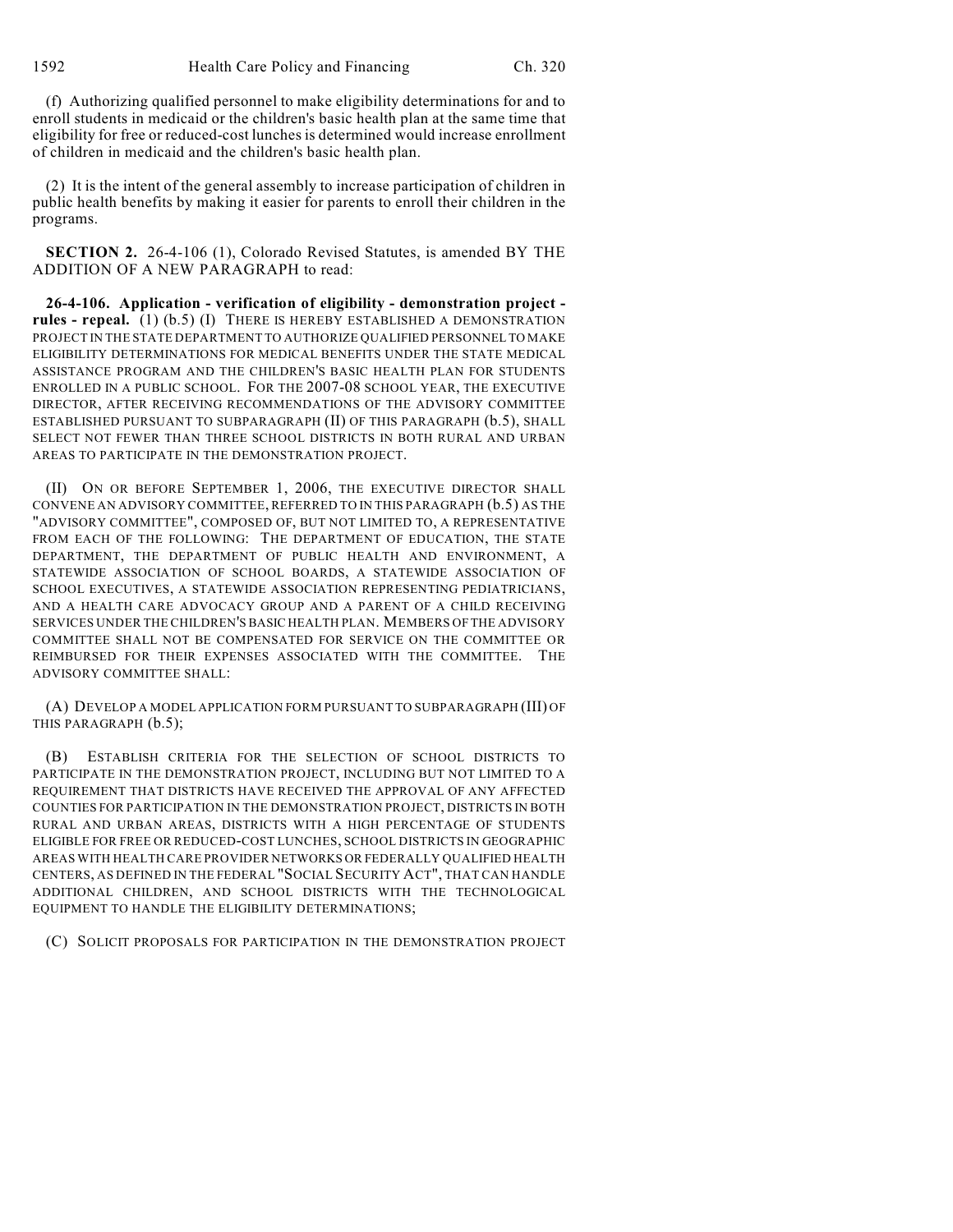FROM SCHOOL DISTRICTS THAT MAY INCLUDE THE ENTIRE SCHOOL DISTRICT OR SELECTED SCHOOLS WITHIN THE SCHOOL DISTRICT;

(D) REVIEW PROPOSALS FROM SCHOOL DISTRICTS;

(E) ON OR BEFORE MARCH 1, 2007, RECOMMEND TO THE EXECUTIVE DIRECTOR THE SCHOOL DISTRICTS TO PARTICIPATE IN THE DEMONSTRATION PROJECT; AND

(F) REVIEW OR RECOMMEND RULES TO BE PROMULGATED BY THE STATE BOARD PURSUANT TO SUBPARAGRAPH (V) OF THIS PARAGRAPH (b.5).

(III) THE ADVISORY COMMITTEE SHALL ESTABLISH A MODEL FREE OR REDUCED-COST LUNCH APPLICATION FORM THAT INCLUDES BUT IS NOT LIMITED TO:

(A) FEDERALLY REQUIRED INFORMATION TO DETERMINE ELIGIBILITY FOR FREE OR REDUCED-COST LUNCHES;

(B) A NOTIFICATION THAT IF A CHILD QUALIFIES FOR FREE SCHOOL LUNCHES, THE CHILD MAY QUALIFY FOR MEDICAID OR THE CHILDREN'S BASIC HEALTH PLAN;

(C) A REQUEST FOR THE APPLICANT'S CONSENT TO SHARE INFORMATION REGARDING THE CHILD'S ELIGIBILITY TO PARTICIPATE IN MEDICAID OR THE CHILDREN'S BASIC HEALTH PLAN;

(D) A LISTING OF ALL OTHER ELIGIBILITY REQUIREMENTS FOR MEDICAID OR THE CHILDREN'S BASIC HEALTH PLAN;

(E) INFORMATION REGARDING MEDICAID AND THE CHILDREN'S BASIC HEALTH PLAN.

(IV) SCHOOL DISTRICTS PARTICIPATING IN THE DEMONSTRATION PROJECT:

(A) MAY SEEK REIMBURSEMENT FOR COSTS ASSOCIATED WITH DETERMINING ELIGIBILITY AND ENROLLING CHILDREN IN MEDICAID OR THE CHILDREN'S BASIC HEALTH PLAN FROM STATE OR FEDERAL MONEYS AVAILABLE FOR OUTREACH OR ENROLLMENT; AND

(B) SHALL COMPLY WITH ANY REQUIREMENTS IMPOSED PURSUANT TO RULE OF THE STATE BOARD.

(V) ON OR BEFORE JULY 15, 2007, THE STATE BOARD SHALL PROMULGATE RULES GOVERNING THE DEMONSTRATION PROJECT, INCLUDING BUT NOT LIMITED TO REQUIREMENTS FOR QUALIFIED PERSONNEL AND REPORTING REQUIREMENTS FOR PARTICIPATING SCHOOL DISTRICTS.

(VI) THE STATE DEPARTMENT SHALL INVESTIGATE AND REPORT TO SCHOOL DISTRICTS PARTICIPATING IN THE DEMONSTRATION PROJECT WHETHER THE SCHOOL DISTRICTS MAY RECEIVE FEDERAL PARTICIPATION FOR THE COSTS ASSOCIATED WITH DETERMINING ELIGIBILITY AND ENROLLING CHILDREN IN MEDICAID OR THE CHILDREN'S BASIC HEALTH PLAN.